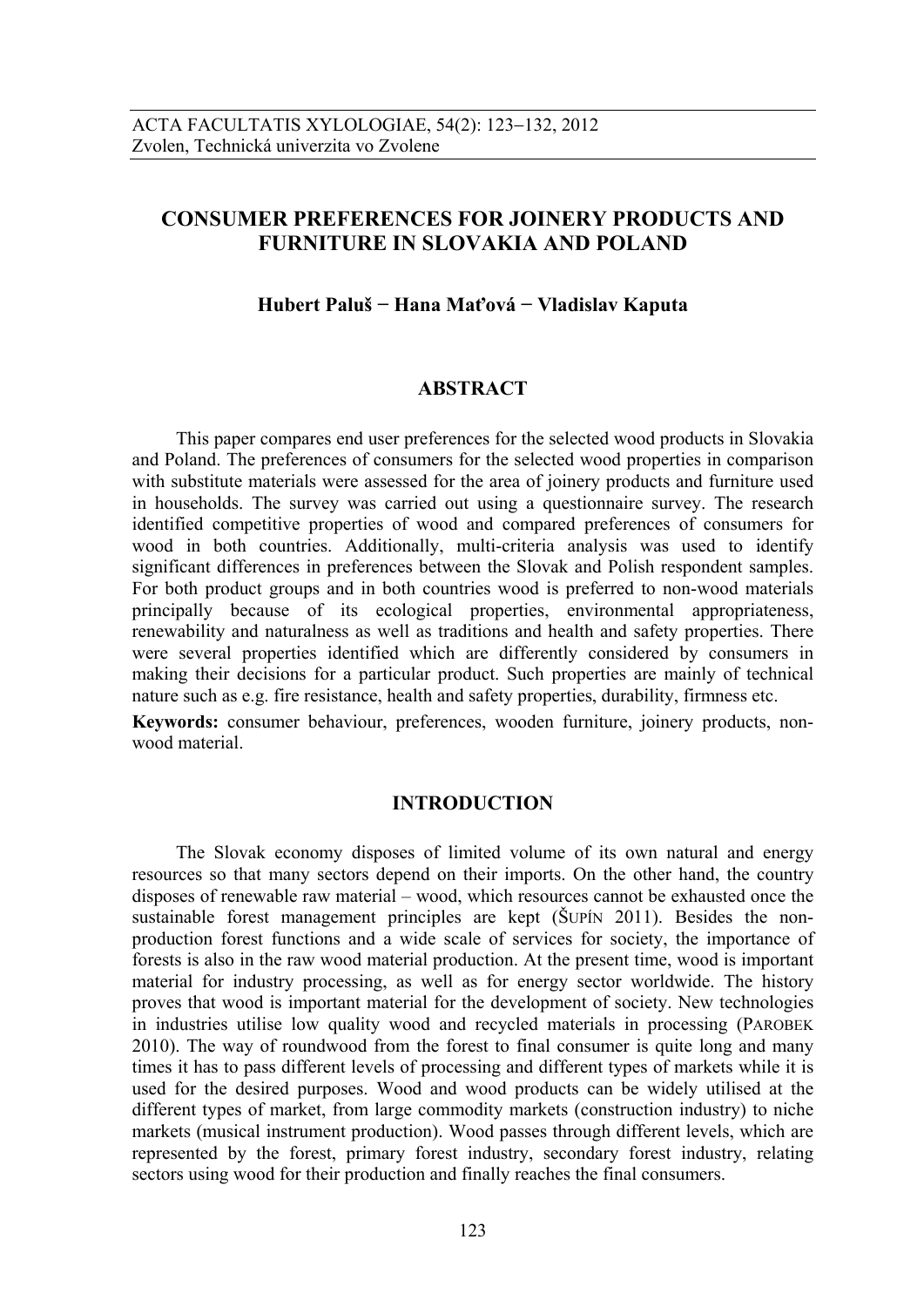Wood and wood products demand is derived demand in terms of the way how it is created and it depends on the final wood products demand (e.g. beech round timber demand is derived from the beech furniture demand). If the final products demand is increasing the demand for the production inputs (intermediate products) is increasing too. At the same time with the wood products demand there is a demand for the competitive products. In relation to wood the competitive products take a position of substitutes. The main feature of the substitutive materials is that they can satisfy the same needs and the buyers (purchaser) and consumers have the possibility to choose among them according to their individual preferences. Preferences are typical for consumer markets. They influence what consumers would buy and relate to the material used for product production, its quality, appearance, functionality etc. Significant advantages of wood are its ecological characteristics and the ability of being sustainable renewable (PALUŠ 2010). Consumer preferences and behaviour play important role in budgeting furniture sales (POTKÁNY 2009).

Competitive advantages of wood can be found in its properties. However, these properties are specific to any particular use of wood or wood products. One may prefer wooden furniture to plastic one because of nature of the material as well as ecological and aesthetic properties. On the other hand, wood as building material will be used because of its durability and other mechanical and physical properties. Taking into account the different properties of wood (stability, durability, aesthetic properties, ecologic properties, renewable resource, etc.) there are different possibilities for wood utilisation and a different number of competitive (substitutive) products and materials existing on each of the markets. A real technical compatibility and possibility to meet the same needs and expectations of consumers are the basic precondition for products substitution. One of the main conditions of substitution is the technical compatibility of the materials and price level of substitutes (PALUŠ 2002). Optimally, substitution process in each market sector should to be evaluated individually. Such an approach would allow to identify the factors and trends within each market sector and to recognise whether the wood products are the "winners" or "losers" in the competitive fight.

CSIKSZENTMIHALYI *et al*. (1995) found that when Americans were asked about objects felt to be significant in their lives, 36% of the respondents mentioned furniture, and furniture was also the most frequently mentioned item. Consequently, it is important to know the end-users' preferences when decisions are made in furniture purchasing situations. VON HIPPEL (1998) stated that most new innovations come from costumers. Therefore, it is important to know the customers' needs and desires in order to develop customer-oriented products. Since wood is the single most important raw material in the furniture industry, it is important for the industry to know the customers' conceptions of wood as a furniture material and to better understand what the success factors for wood furniture are. BURROWS and SANNESS (1999) analysed competitive environment for wood products and factors influencing substitution. All wood products are subject to substitution. Wood substitution is strongest for framing materials, windows and doors, mouldings and casework, cladding furniture, pallets and packaging. Packaging materials, windows, doors, terraces and garden furniture represents products that are especially sensitive to substitution by plastics. Consumer preferences are permanently changing because of product innovations and changing life style of consumers. Price, marketing effort and investments into research and development are the key substitution factor. The ecological aspect is important in case when two products have the same price but they are produced from different materials.

PAKARINEN (1999) studied consumer perceptions about the use of wood in furniture and also determined whether wood is perceived to have some superior attributes compared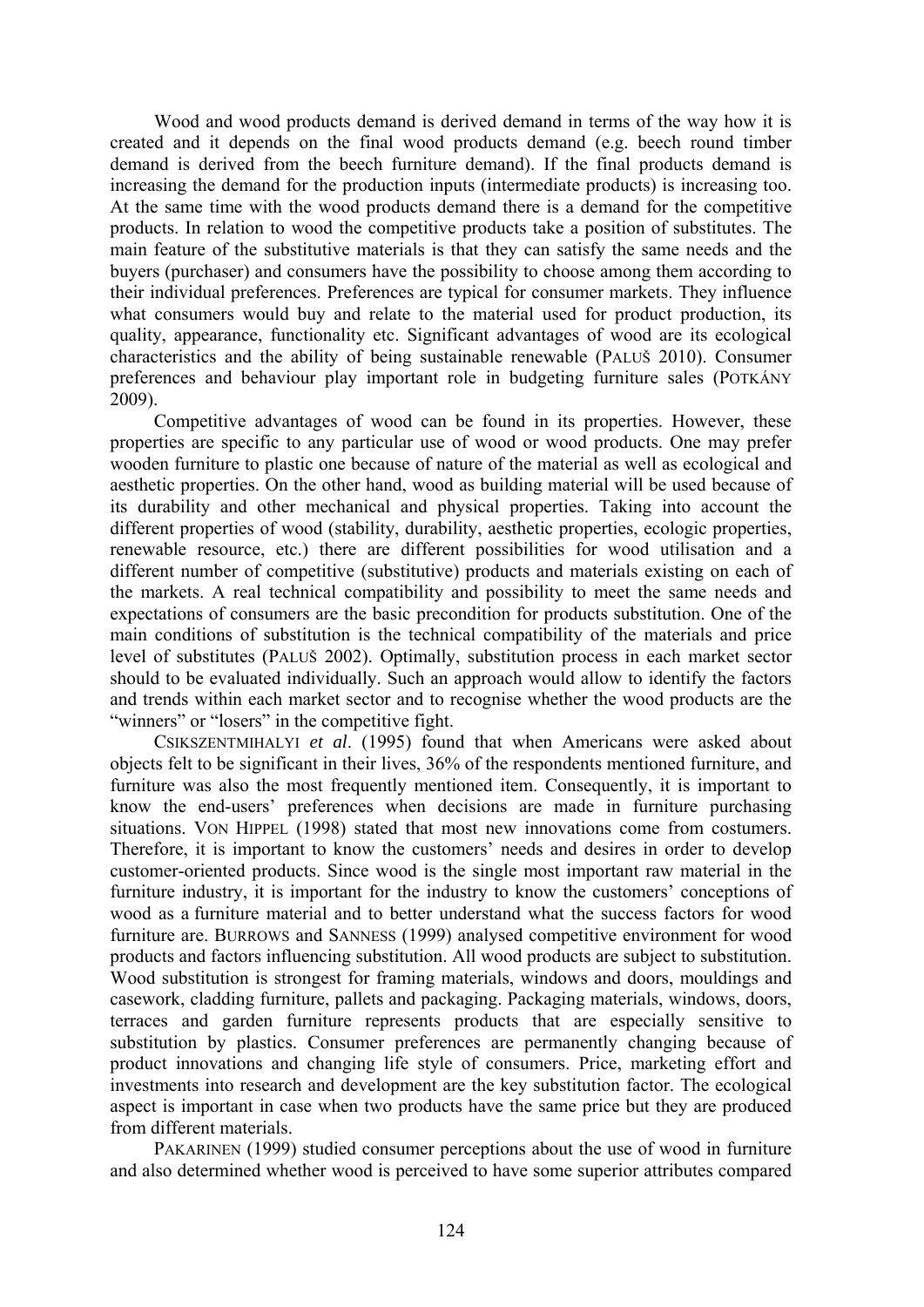to other furniture materials. The data were collected from shoppers at a major furniture retail chain in Finland. The four most often mentioned attributes were reliable, environmentally friendly, good-looking and valued. The perception by customers of wood as a furniture-making material is dominated by consumers concern about safety and the environment. These two elements, along with a consumer perception that wood is goodlooking and is trendy, provide a combination of attributes that is difficult for substitutes to achieve. RAMETSTEINER *et al.* (2007) analysed attitudes of European consumers towards wood and wood products. Preferred are general properties such as naturalness of wood or its feature to be environmentally friendly material. When using wood in interiors, consumers appreciate the fact that wood creates comfortable and pleasant atmosphere and good feeling in the room. Other preferred properties are design and quality. GOLD and RUBIK (2008) examined attitudes of German consumers towards wood as building material in general and towards wooden buildings. Wood as a building material is preferred due to its properties such as comfort, aesthetic and ecological features. Though these soft criteria represent important factors for choosing wood, they are not sufficient to generate intensive demand for wood used in construction.

The objective of this paper is to determine attitudes of end users towards different ways of wood utilisation in Slovakia and Poland. This determination is based on the evaluation of consumers' preferences for the selected wood properties in comparison with substitute materials for the selected area of wood use. Additionally, significant differences in preferences between the Slovak and Polish respondents are examined.

# **METHODOLOGY**

A prior to the questionnaire survey it was necessary to determine main end uses of wood and characteristic properties of wood products within each of these groups. The two main groups were identified:

- Windows, doors, flooring, wall facing (joinery products)
- Furniture

Based on an extensive literature review covering a broad scope of scientific, expert and popular literature it was able to determine a number of properties for each area of wood use. Such properties represented physical, hygienic, utility, aesthetic, ecological, environmental, quality and other properties of wood and its substitutes specifically for each product category. The identified properties are important from the point of end users decision making when choosing between the wood products and their competitive products from non-wood materials. In addition, the basic demographic data of respondents were proposed to be collected: gender, age, completed education and net income per month.

The questionnaire was distributed in Slovakia and Poland, covering 625 and 114 respondents, respectively. The random sample was represented by end-users. Nonprobability sampling was used. The introductory part of the questionnaire contained instructions for respondents. The questionnaire body included 5 tables, each for the respective area of wood use (product category). Each table contained selected properties of wood and non-wood products. The last part consisted of demographic data. We used closed, semi-closed and open questions. Semi-closed questioned were used to allow respondents to identify their own product properties.

Data collected in the survey were coded and table arranged. A frequency analysis was used to evaluate the collected data.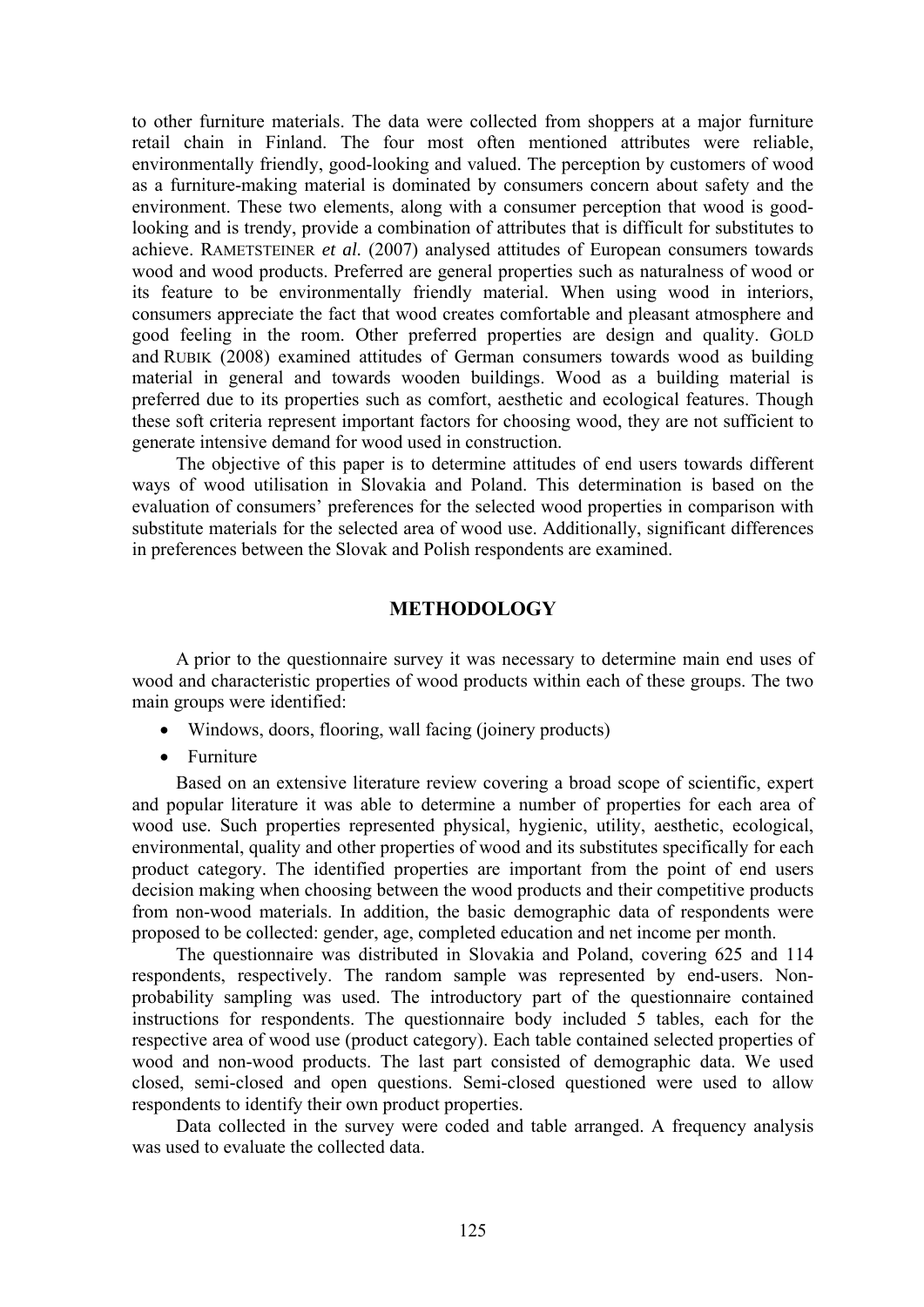Cross tabulation was used to find out relations between the individual answers within one posed question and mutually between the questions. Contingency tables display the multivariate frequency distribution of the variables. In order to examine relations between the variables, the Pearson's chi-squared test was used at level of significance  $p<0.05$ . Pearson's chi-squared test of independence assesses whether paired observations on two variables, expressed in a contingency table, are independent of each other. We verified the assumption that there are significant differences in preferences for wooden and non-wood materials in Slovakia and Poland. In particular, a null hypothesis  $(H<sub>0</sub>)$  that there is no relation between the answers was tested (the null hypothesis is that the occurrence of two outcomes is statistically independent). The value of the test-statistic  $\chi^2$  is

$$
\chi^2 = \sum_{i=1}^R \sum_{j=1}^C \frac{(n_{ij} - E_{ij})^2}{E_{ij}}
$$
(1)

where:  $R$  – number of rows

*C* – number of columns

 $n$  – number of cells in the table

 $E_{ij}$  – expected (theoretical) frequency

Fitting the model of independence reduces the number of degrees of freedom by  $p =$  $r + c - 1$ , where *r* stands for number of rows and *c* for columns. The number of degrees of freedom is equal to the number of cells *rc*, minus the reduction in degrees of freedom, *p*, which reduces to  $(r - 1)(c - 1)$ . A chi-squared probability of less than or equal to 0.05 is interpreted as justification for rejecting the null hypothesis that the row variable is independent of the column variable.

Further on, the Cramer's contingency coefficient, Pearson contingency coefficient and Phi coefficient were used to examine the strength of an association between two variables. Only those contingency tables were considered where the following assumptions were met: all expected counts  $E_{ij}$  are  $> 1$  and, at the same time, more than 80% of  $E_{ij}$  $are > 5$  (LUHA 2007).

Cramer's is a measure of association between two nominal variables, giving a value between 0 and +1. It can reach 1 only when the two variables are equal to each other.

$$
V = \sqrt{\frac{\chi^2 / n}{\min(R, C) - 1}}
$$
 (2)

Cramer's V is the intercorrelation of two discrete variables and may be used with variables having two or more levels. In the case of a  $2\times 2$  contingency table Cramer's V is equal to the Phi coefficient.

The Pearson's contingency coefficient is one method to provide an easier to interpret measure of strength of association. Specifically, it is:

$$
C = \sqrt{\frac{\chi^2}{\chi^2 + n}}
$$
 (3)

This statistic basically scales the chi-square statistic to a value between 0 (no association) and 1 (maximum association). If the sample size increases, the value of Pearson's contingency coefficient does not change as long as values in the table change the same relative to each other.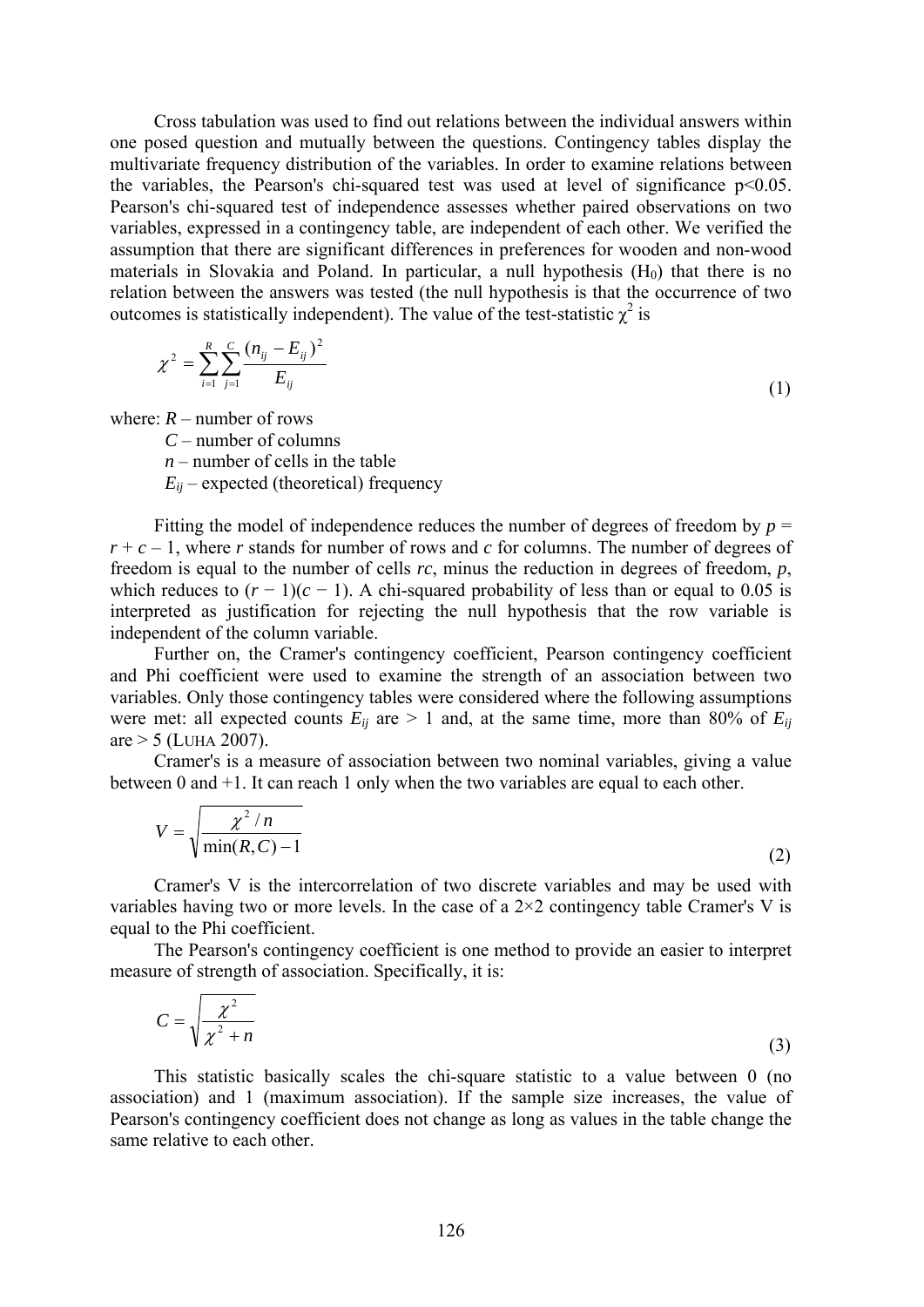#### **RESULTS AND DISCUSSION**

In Slovakia, men represented 41.8% of respondents. As for the age structure, over 48% of respondents was between 26-60 years of age. Over 72% concluded secondary and 22% university education. More than 44% earns 350-700 EUR per month and over 38% up to 350 EUR per month.

The Polish sample of respondents was represented by 60% of men. Over 56% of respondents were at the age of 26-60 years. More than 57% concluded secondary and more than 37% university education. More than 27% earns up to 350 EUR, 42% between 350- 700 EUR and 30% over 700 EUR per month.

The relative frequencies are shown in table 1. Answers not relevant to the particular product group are marked by n/a. The missing percentage indicates that the question was not answered by respondents.

|                                                                | Windows, doors, flooring, wall facing |                                    |        |                                | <b>Furniture</b> |                                    |          |                                    |
|----------------------------------------------------------------|---------------------------------------|------------------------------------|--------|--------------------------------|------------------|------------------------------------|----------|------------------------------------|
|                                                                | SK                                    |                                    | PL     |                                | <b>SK</b>        |                                    | PL       |                                    |
| <b>Material properties</b>                                     | Wooden                                | Other<br>non-<br>wood<br>materials | Wooden | Other<br>non-wood<br>materials | Wooden           | Other<br>non-<br>wood<br>materials | Wooden   | Other<br>non-<br>wood<br>materials |
|                                                                | 0/2                                   |                                    |        |                                |                  |                                    |          |                                    |
| <b>Versatility of product use</b>                              | n/a                                   | n/a                                | n/a    | n/a                            | 65.9             | 32,2                               | 80,7     | 19,3                               |
| Material contributes to the                                    |                                       |                                    |        |                                |                  |                                    |          |                                    |
| creation of enjoyable                                          | 88,2                                  | 8,6                                | 98,2   | 1,7                            | 94.9             | 4,2                                | 99,1     | 0.9                                |
| atmosphere in a room                                           |                                       |                                    |        |                                |                  |                                    |          |                                    |
| <b>Heat insulation properties</b>                              | 65,4                                  | 34,4                               | 68,4   | 31,6                           | n/a              | n/a                                | n/a      | n/a                                |
| <b>Natural defects of material</b>                             | 53,4                                  | 43,0                               | 63,2   | 36,8                           | 61,9             | 33.9                               | 71,0     | 29,0                               |
| <b>Aesthetic properties</b>                                    | 79,0                                  | 20,5                               | 77,2   | 22,8                           | 80.5             | 18,2                               | 98,2     | 1,8                                |
| <b>Sound insulation properties</b>                             | 36,8                                  | 59,4                               | 80,7   | 19,3                           | n/a              | n/a                                | n/a      | n/a                                |
| <b>Ecological use of material</b>                              | 95,0                                  | 3.5                                | 87,7   | 12.3                           | 88,2             | 9.0                                | 88,6     | 11,4                               |
| <b>Fire resistance</b>                                         | 17,1                                  | 73,6                               | 48,2   | 50,0                           | 17,0             | 74,4                               | 31,6     | 68,4                               |
| Durability, endurance,<br>resistance (firmness) of<br>material | 27,5                                  | 69,0                               | 53,5   | 45,6                           | 36,6             | 60.5                               | 57,9     | 42,1                               |
| <b>Easy renovation</b>                                         | 62,4                                  | 34,4                               | 71,0   | 29,0                           | 72,0             | 26,0                               | 75,4     | 23,7                               |
| Health and safety properties of<br>material                    | 89,4                                  | 7,8                                | 94,7   | 1,8                            | 89,4             | 8.3                                | 100,0    | $\mathbf{0}$                       |
| <b>Environmental</b><br>appropriateness of material            | 96,2                                  | 2,2                                | 100,0  | $\theta$                       | 95,8             | 2.7                                | 100,0    | $\theta$                           |
| <b>Renewability of material</b>                                | 93,0                                  | 5,3                                | 98,2   | 1,7                            | 93,8             | 4,5                                | 100,0    | $\overline{0}$                     |
| <b>Naturalness of material</b>                                 | 95,2                                  | 2.7                                | 99.1   | 0.9                            | 91,7             | 6,4                                | 100,0    | $\theta$                           |
| <b>Material is unique</b>                                      | 79.8                                  | 14,4                               | 85,1   | 14,9                           | 81,4             | 13,6                               | 97,4     | 2,6                                |
| <b>Tradition in material use</b>                               | 87,0                                  | 6,2                                | 92.1   | 7.9                            | 93,1             | 2.7                                | 100,0    | $\Omega$                           |
| <b>Resistance against pets</b>                                 | 3,4                                   | 95,0                               | 0.9    | 99,1                           | 3,8              | 94.9                               | $\Omega$ | 100,0                              |

**Table 1 Relative frequencies.** 

In general, respondents in both countries prefer wooden windows, doors, flooring and wall facing to the competitive non-wood products. The most preferred properties of wood in comparison to other non-wood materials are the ecological use of wood, its environmental appropriateness, renewability and naturalness of wood. Ecological use is connected to the ability of wood to be recycled, repeatedly used, etc. Environmental appropriateness of wood relates to low environmental loads and disposals, lower emission of pollutants etc. Renewability of wood material is linked to its ability to be renewed without significant endeavour of people. Wooden joinery products gain other significant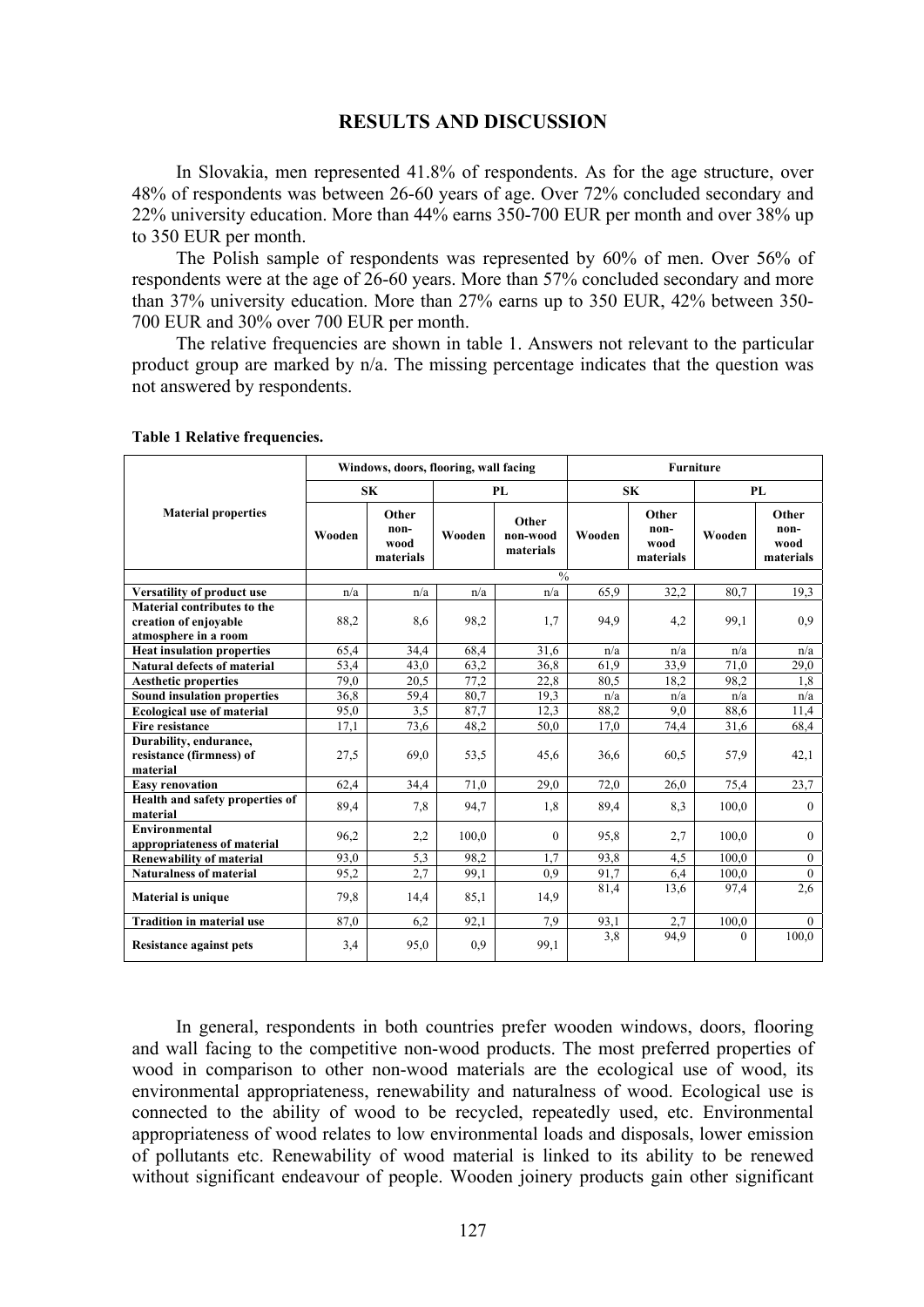preferences also for their traditions, naturalness of the material and the fact that wood contributes to the creation of enjoyable atmosphere and comfort. Health and safety properties of wood as a material are also important features considered by the end users. On the other hand, non-wood windows, floors, doors are preferred because of their resistance to fire and pets as well as their durability, endurance, and firmness of the material. Similarly, over 73% of Slovak respondent would prefer wooden products because of their fire resistance, while in Poland it is only 50%.

Taking into consideration differences between the Slovak and Polish respondents, it can be said that the prevailing number of properties is similarly preferred for wooden windows, doors, flooring and wall facing in both countries. However, properties such as sound insulation properties relating to noise elimination and acoustic properties, fire resistance and durability of material are perceived differently in Slovakia and Poland. Only 36.8% of the Slovak respondents would prefer wooden windows because of its insulation properties, while in Poland more than 80% of the observed sample would prefer wooden windows and doors to other non-wood products in order to eliminate noise. The last significant differences can be found in considering durability, endurance and firmness of wood used for windows and doors manufacturing as 27.5% of the Slovak respondents and 53.5% of the Polish respondents would prefer wood because of their mechanical and physical properties.

Similarly, most of the properties of wood are preferred in furniture products to other materials used for furniture manufacturing. End users prefer wooden furniture mainly for its health and safety properties, environmental appropriateness, renewability and naturals of wood. Wooden furniture contributes to the creation of enjoyable atmosphere and comfort in homes. Traditional use of wood in furniture making is also considered to be a significant feature. According to the respondents, fire resistance and resistance against pets are properties in favour of substitution materials.

Contingency tables enabled to examine statistically significant differences between answers of respondents from Slovakia and Poland for each product group. The significant differences are shown in table 2.

| <b>Product</b>     |                                     | Pearson chi-square |    |         | <b>Pearson</b> | Cramer's  |
|--------------------|-------------------------------------|--------------------|----|---------|----------------|-----------|
| group              | <b>Property</b>                     | chi-square         | df | n       | contingency    | V         |
| Windows,<br>doors. | Fire resistance                     | 57.16604           | 3  | 0.00000 | 0.2679583      | 0.2781294 |
|                    | <b>Health and safety properties</b> | 10.99375           | 3  | 0.01176 | 0.1210721      | 0.1219694 |
|                    | of material                         |                    |    |         |                |           |
| flooring,          | Durability, endurance,              |                    |    |         |                |           |
| wall facing        | resistance (firmness) of            | 31.11393           | 3  | 0.00000 | 0.2010018      | 0.2051895 |
|                    | material                            |                    |    |         |                |           |
| <b>Furniture</b>   | <b>Versatility of product use</b>   | 10.56315           | 2  | 0.00509 | 0.1187114      | 0.1195569 |
|                    | Fire resistance                     | 21.04197           | 3  | 0.00010 | 0.1663889      | 0.1687412 |
|                    | Durability, endurance,              |                    |    |         |                |           |
|                    | resistance (firmness) of            | 19.84144           | 3  | 0.00018 | 0.1617004      | 0.1638568 |
|                    | material                            |                    |    |         |                |           |
|                    | <b>Material is unique</b>           | 18.31078           | 3  | 0.00038 | 0.1554950      | 0.1574096 |

**Table 2 Statistically significant differences in answers between the Slovak and Polish respondents.** 

There are three characteristics where significant differences in material preferences can be identified between the examined countries – fire resistance, health and safety properties and durability, endurance and resistance properties of wood and non-wood material used for joinery products manufacturing. There is a significant difference in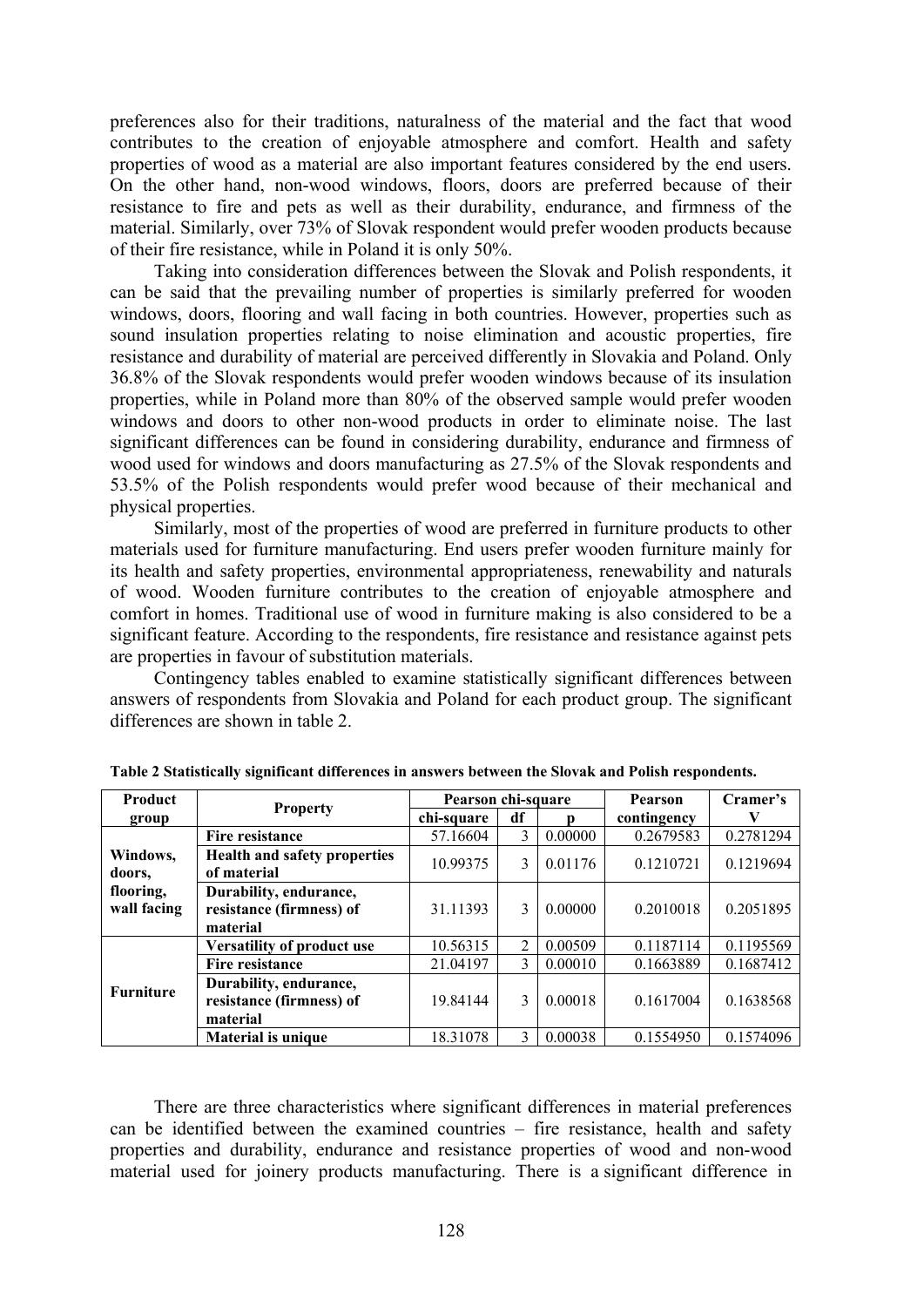preferences regarding the fire resistance of material used. Almost 74% of Slovak respondents would not prefer wooden joinery products because of their weak fire resistance while, on the other hand, almost 50% of Polish respondents consider wooden joinery products to be fire resistant. Even if 95% respondents in Poland and 90% in Slovakia would prefer wooden windows, doors and other joinery products for their health and safety properties, significant differences occurred in preferring these properties for non-wood products. Health and safety features of non-wood materials for windows manufacturing are preferred by nearly 8% and only 1.7% of Slovak and Polish respondents, respectively. Greater variations can be also identified when durability of material is taken into account. Up to 69% of Slovak respondents would prefer non-wood products for their features regarding durability, however, almost 54% of Polish respondents think that wooden joinery products are made of durable and resistant material.

As for furniture, there were four significant differences identified in preferences for wooden and non- wood furniture in Slovakia and Poland. In particular, the answers differed in properties such as versatility of product use, fire resistance, and durability, endurance and resistance (firmness) of material and uniqueness of material. Versatility of wood and its utilisation for furniture production is more preferred by Polish respondents (over 80%). On the other hand, one third of Slovak respondents would prefer furniture from non-wood material once versatility of wood is considered. Almost 6% of respondents in Slovakia do not consider fire resistance to be relevant property for furniture and only 17% of them would also prefer furniture produced from wood (compared to one third of Polish respondents). Durability, endurance and resistance are properties for which more than 60% of respondents sample in Slovakia would prefer non-wood furniture, while in Poland almost 58% of respondents link this property to wooden furniture. Similar associations were observes in preferences for joinery products. The uniqueness of wood is considered as a preferable feature of wooden furniture by 82% of Slovak sample compared to over 97% of Polish respondents.

 Another group of results is represented by identified significant differences between the answers of respondents from both countries where, however, the basic precondition that all expected counts  $E_{ii}$  are  $> 1$  and, at the same time, more than 80% of  $E_{ii}$  are  $> 5$  was not met. Considering this unfulfilled assumption, the statistically significant differences for both product groups are shown in table 3.

|                                          | <b>Property</b>                | Pearson chi-square |    |         | Pearson     | Cramer's  |
|------------------------------------------|--------------------------------|--------------------|----|---------|-------------|-----------|
| <b>Product group</b>                     |                                | chi-square         | df |         | contingency |           |
| Windows, doors,<br>flooring, wall facing | Sound insulation<br>properties | 76.12229           |    | 0.00000 | 0.3055938   | 0.3209473 |
| Furniture                                | Aesthetic properties           | 21.80884           |    | 0.00007 | 0.1693084   | 0.1717885 |

**Table 3 Statistically significant differences in answers between the Slovak and Polish respondents (assumption about the expected values of counts not met).** 

Differences in two additional properties appeared to be significant – sound insulation properties for windows, doors, flooring and wall facing and aesthetic properties of furniture.

The null hypothesis that there is no relation between the answers was totally rejected in 7 above mentioned cases and so that for other cases the hypothesis  $H_1$  was accepted that there were significant relations between the answers of respondents at level of significance p<0.05, while the condition about the expected values of counts had to be met.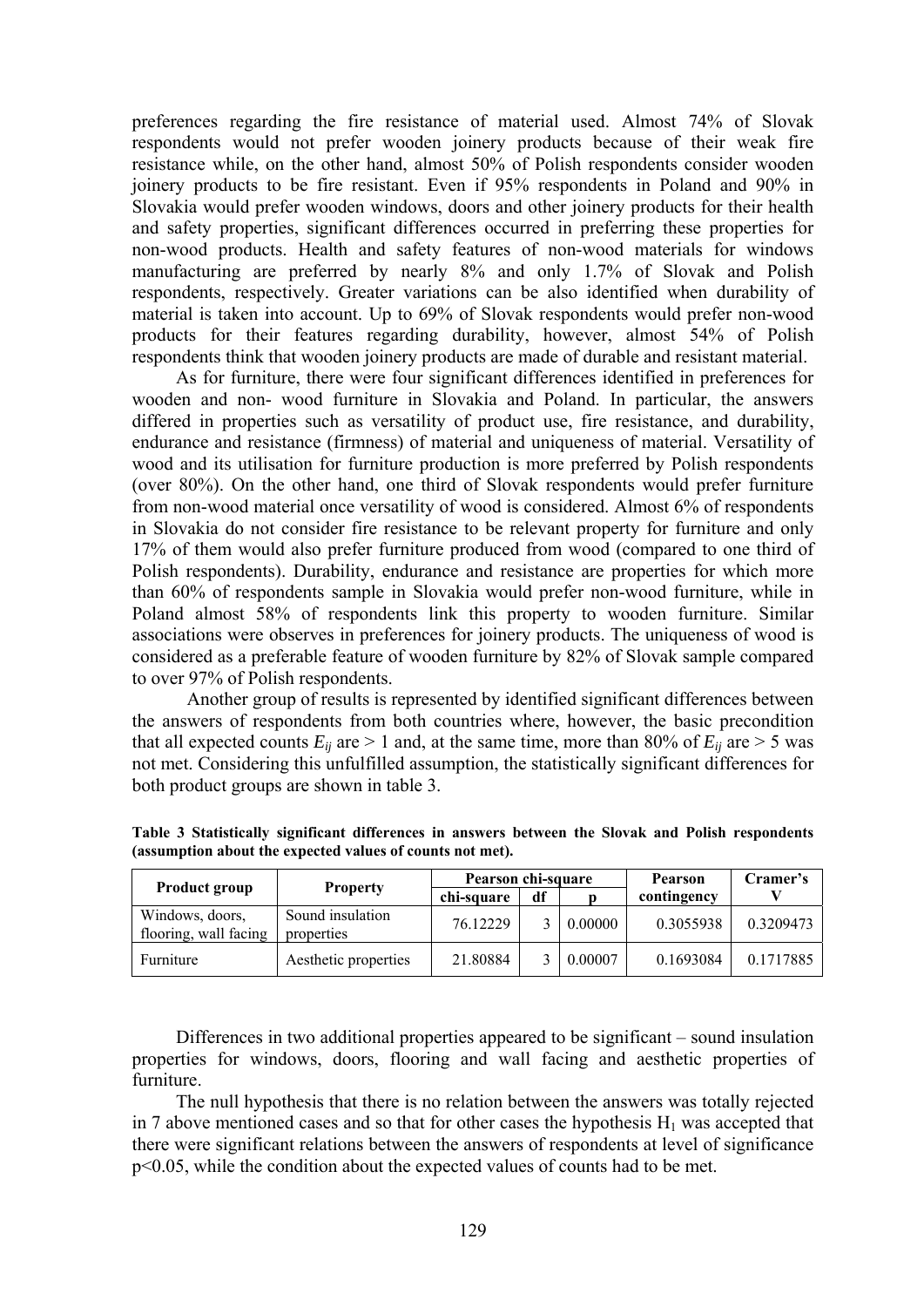As stated by Anderson et al. (2005), in order to understand consumers and to fulfil their needs and requirements companies shall consider consumer behaviour theory and apply marketing conception. Therefore, it is necessary to use marketing research methods. There has been an increasing trend observed in the use of more sophisticated methods in collecting data on consumers. In order to evaluate the position of products (or materials) in the marketplace, it is necessary to understand how customers perceive the product (or materials) in relation to substitutes. The consumers' perceptions do not always correspond to how manufacturers feel about their own products, even if it is a matter of perceiving a factor that determines success in the marketplace. Perceptions result in beliefs about products (or materials), which combine to create attitudes that ultimately direct consumer buying behaviour (SINCLAIR 1992).

Taking into account differences in both countries, preferences for wooden furniture are similar to those in joinery products. Generally, higher percentage of Polish respondents would prefer wooden furniture to other materials when these two properties are considered. Results of the above analysis show that in some cases that are significant differences in preferences of consumers for wooden and non-wood material in furniture and joinery products. There were several properties identified which are differently considered by consumers in making their decisions for a particular product. Such properties are mainly of technical nature such as e.g. fire resistance, health and safety properties, durability, firmness etc.

The results are of importance for companies and their managements as they point out the differences which influence the final consumers' decision making process in relation to the country of origin. They show possible differences in buying decision making caused by cultural conditions or by factors such as the consumers' level of information on products advantages or disadvantages associated to their properties. The survey results can be used by companies for formulation and development of promotion campaigns as they reveal the space of consumers' "information gaps" or their confidence because the opinions on material properties are created on the basis of traditional view and they do not take into account new knowledge and results of innovation changes in the respective area. The results can also facilitate the entrance of companies to foreign markets as knowledge of cultural environment in a given country is one of the crucial factors of internationalisation. Information on consumers should not be limited to those relating the income as such "soft" factors are determining the final decision for buying or not buying the product, respectively. At the academic level, the results bring new knowledge about perception of wood products properties. Consumers' views can be considered as a barometer of how the new knowledge is transferred to general awareness of society as they show the gaps or, literary, the myths about the respective materials and products use.

### **CONCLUSION**

The properties of wood and wood products are important for end users to make decision when purchasing such products. The objective of this paper was to determine attitudes of end users towards different ways of wood utilisation in Slovakia and Poland based on the evaluation of consumers' preferences for the selected wood properties in comparison with substitute materials for joinery products and furniture. For both product groups and in both countries wood is preferred to non-wood materials principally because of its ecological properties, environmental appropriateness, renewability and naturalness as well as traditions and health and safety properties. By the use of multi-criteria statistical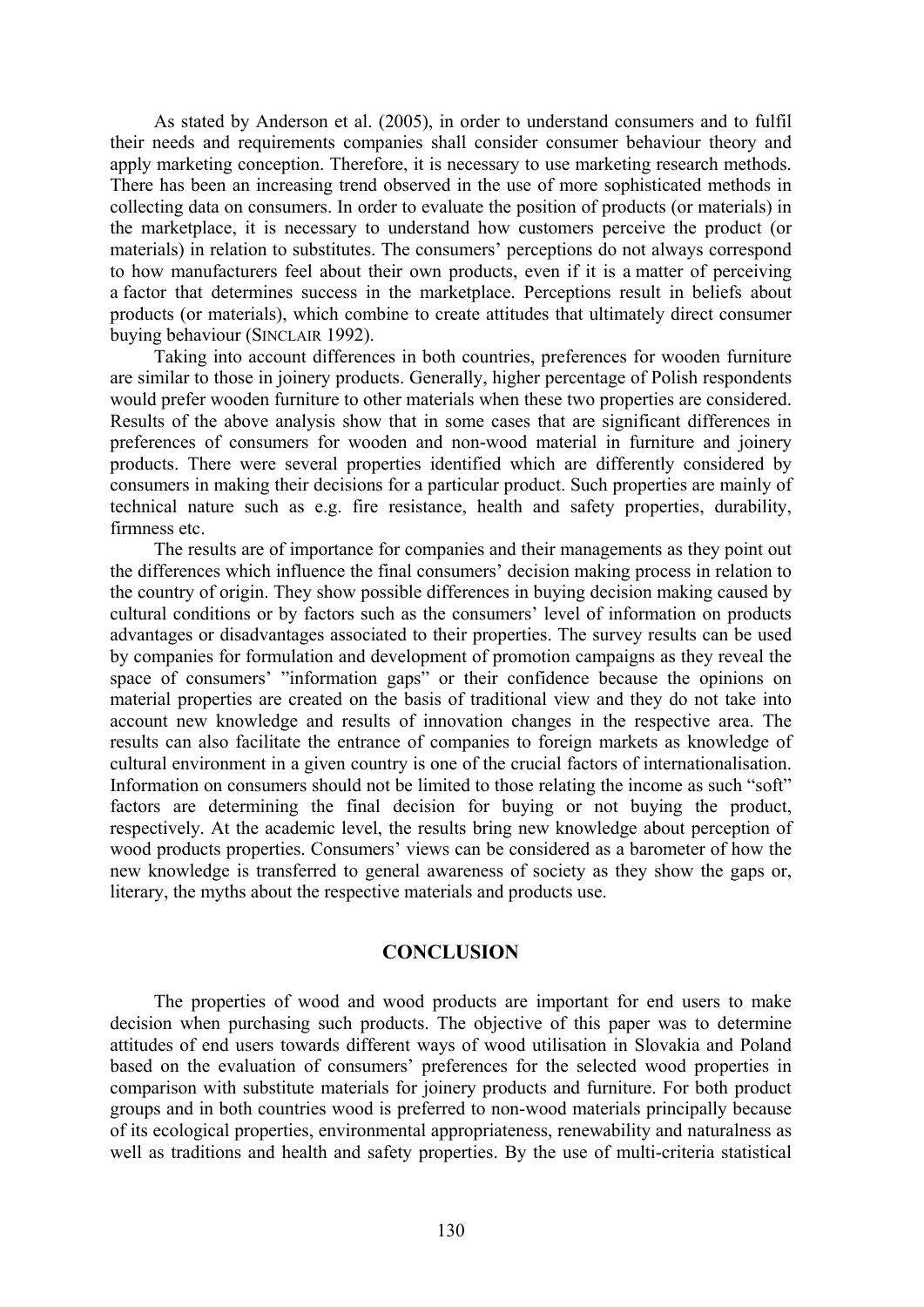analyses we identified significant differences in preferences for wood and non-wood joinery products and furniture in Slovakia and Poland.

### **REFERENCES**

ANDERSON, R. C. et al. 2005. Current consumer behavior research in forest products. Forest Products Journal. [online]. January 2005, 55(1): 21−27. [cit. 2011-12-05].

Available:  $\lt$  http://www.highbeam.com/doc/1G1-128705823.html>. ISSN 0015-7473.

BURROWS, J., SANNESS, B. 1999. A summary of "the competitive climate for wood products and paper packaging: the factors causing substitution with emphasis on environmental promotions". In Geneva timber and forest discussion papers, United Nations Publication [online]. 1999, ECE/TIM/DP/16 [cit. 2011-12-05]. Available:

<http://www.unece.org/fileadmin/DAM/timber/docs/dp/dp-16.pdf>. ISSN 1020-7228.

CSIKSZENTMIHALYI, M., HALTON-ROCHBERG, E. 1995. The Meaning of Things. Domestic Symbols and the Self. Cambridge Press. Cambridge, Mass.

GOLD, S., RUBIK F. 2008. Consumer attitudes towards timber as a construction material and towards timber frame houses – selected findings of a representative survey among the German population. Journal of Cleaner Production. [online]. January 2009, 17(2): 303-309. [cit. 2011-12-05]. Available:

<http://www.sciencedirect.com/science/article/pii/S0959652608001613>. ISSN 0959-6526.

LUHA, J. 2007. Kvotový výber. In Forum Statisticum Slovacum. 1/2007, ISSN 1336-7420. s. 2−16. PAKARINEN, T. 1999. Success Factors of Wood as a Furniture Material. Forest Product Journal. 1999, 49(9): 79.

PALUŠ, H. 2002. Modelovanie dopytu po výrobkoch z dreva na trhu v SR. Vedecká štúdia 3/2002/A. Zvolen : TU vo Zvolene, 2002. 49 s. ISBN 80-228-1153-X.

PALUŠ, H. 2010. Obchod s drevom a výrobkami z dreva. Zvolen: TU vo Zvolene, 2010. 112 s. ISBN 978-80-228-2092-9.

PAROBEK, J. 2010. Recent state in global markets for pulp and paper. In Intercathedra: Annual Bulletin of Plant – Economic Department of the European Wood Technology University Studies. 2010, No. 26, p. 99−101, ISSN 1640-3622.

POTKÁNY, M. 2009. The methodology of creation of basic budgets types in commercial enterprise at the furniture sales. Acta Facultatis Xylologiae Zvolen, 51(2): 105−119. ISSN 1336-3824.

RAMETSTEINER, E., OBERWIMMER, R. – GSCHWANDTL. I. 2007. Europeans and wood: What do Europeans think about wood and its uses? A review of consumer and business surveys in Europe. [online]. Warsaw: Ministerial Conference on the Protection of Forests in Europe, Liaison Unit Warsaw, 2007. 70 p. [cit. 2011-12-05.]. Available:

<http://www.foresteurope.org/filestore/foresteurope/Publications/Eur\_Wood\_net.pdf>. ISBN 978- 83-926647-0-3.

SINCLAIR, S., A. 1992. Forest Product Marketing. McGraw-Hill, Inc. New York.

ŠUPÍN, M. 2011. Analýza vplyvu globalizácie na slovenský drevársky priemysel v prvej dekáde 21. storočia. In Marketing and Trade 2011. Bratia Sabovci. ISBN 978-80-89241-41-5. p. 282.

VON HIPPEL, E. 1998. The Sources of Innovation. Oxford University Press. New York and Oxford.

#### **ACKNOWLEDGEMENT**

This contribution is the result of the project implementation: Extension of the centre of Excellence "Adaptive Forest Ecosystems", ITMS: 26220120049, supported by the Research & Development Operational Programme funded by the ERDF.